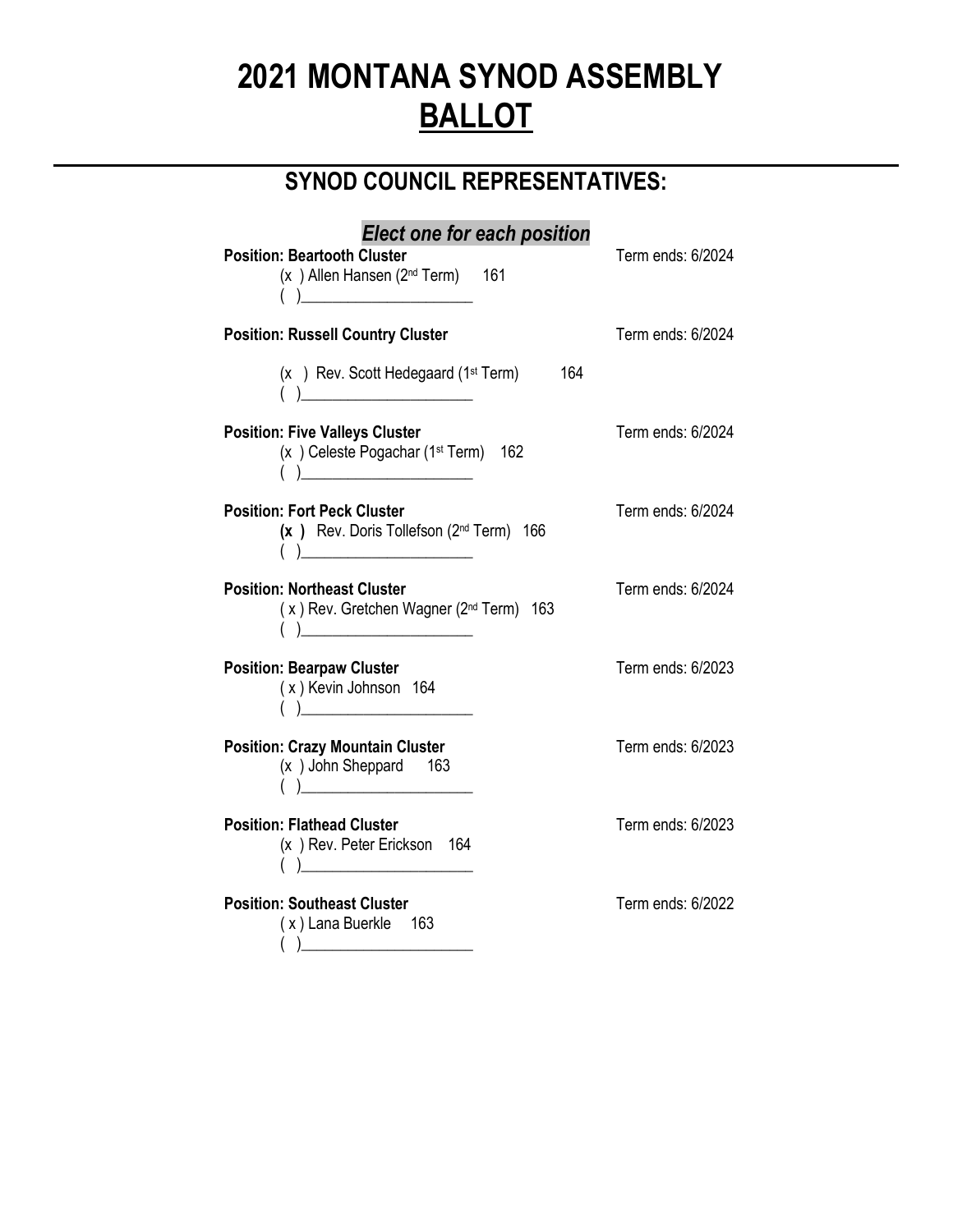### **SYNOD NOMINATING COMMITTEE:**

#### **(2 positions: 1 lay male, 1 lay female)**

*S9.03. The Nominating Committee shall consist of 6 members, who will be elected by the Synod Assembly, and serve for 3 year staggered terms. In making nominations to the Nominating Committee, representational principles of geography, gender, lay/clergy, and age will be considered.*

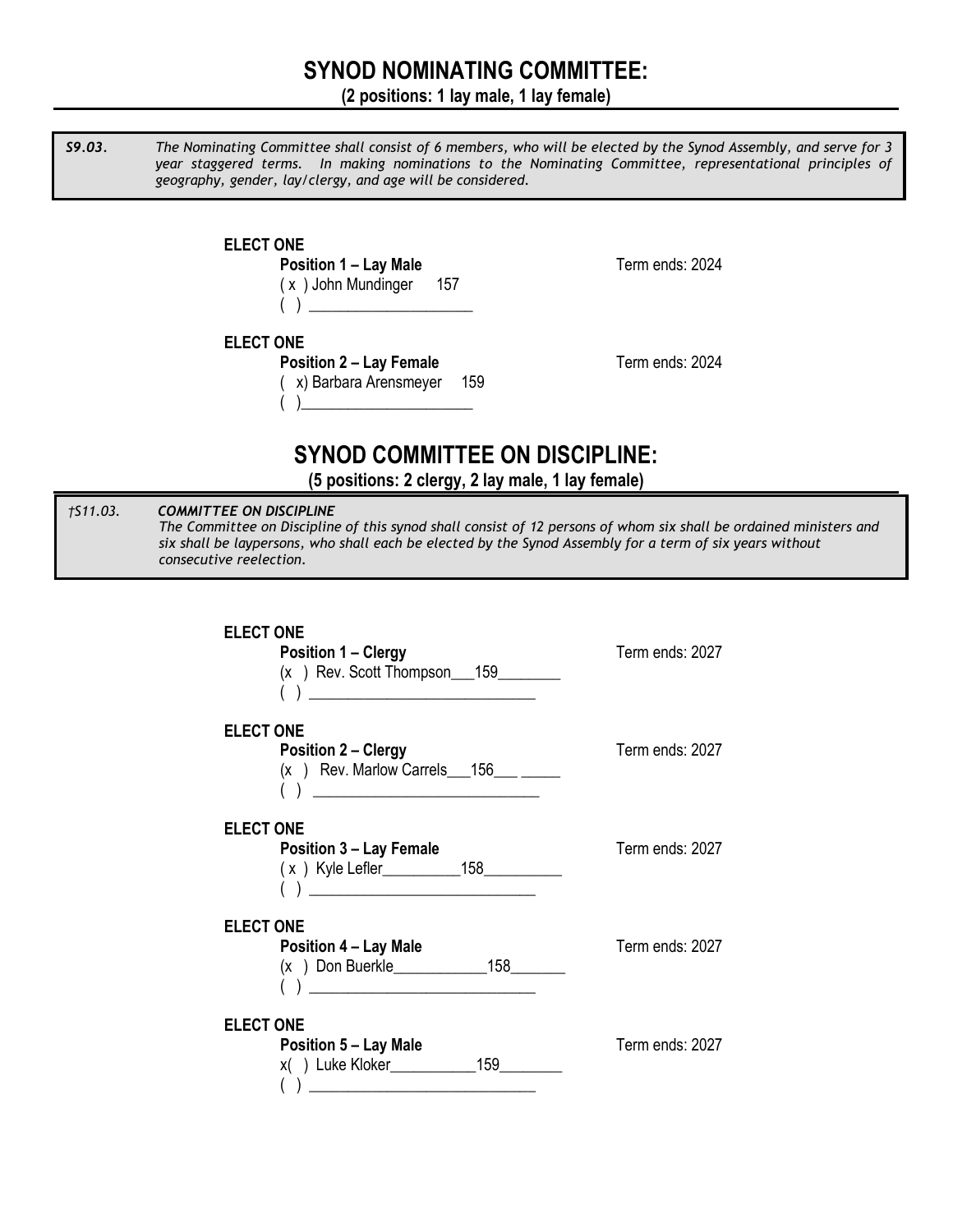#### **ELECT ONE**

**Position 1 – Lay Male**

Dick Deschamp (vice president of the Synod. Will attend)

#### **ELECT ONE**

| <b>Position 2 – Lay Male</b> |    |
|------------------------------|----|
| (x) Dane Castleberry         | 96 |
| ( ) David Anderson           | 85 |
|                              |    |

#### **ELECT ONE**

| () Meredith Johnson | 87 |
|---------------------|----|
| (x) Margie Fiedler  | 91 |
|                     |    |

#### **ELECT ONE**

| <b>Position 4 – Lay Female</b> |     |
|--------------------------------|-----|
| (x) Laurie Vennes              | 107 |
| () Carla Rustad                | 67  |
|                                |     |

#### **ELECT ONE**

**Position 5 – Clergy Bishop Laurie Jungling**

#### **ELECT ONE**

| <b>Position 6 – Clergy</b> |     |
|----------------------------|-----|
| () Rev. Megan Hoewisch     | 54  |
| (x) Rev. Jessie Obrecht    | 124 |
|                            |     |

#### **ELECT ONE**

| <b>Position 7 - Clergy</b> |     |
|----------------------------|-----|
| () Rev. Cheryl Muncy       | 62  |
| (x) Rev. Darren Paulson    | 117 |
| $\left($                   |     |

#### **ELECT ONE**

**Position 8 – Youth or Young adult (age 18-30)** 

- **( )** Colter Murphy 80
- **(x)** Kyle Lefler 99
- $\left( \begin{array}{cc} 1 \end{array} \right)$

#### **ELECT ONE**

### **Position 9 – Person of Color**

**( )** Sally Webers **70 ( x )** Kristopher Schock 107  **( )**\_\_\_\_\_\_\_\_\_\_\_\_\_\_\_\_\_\_\_\_\_\_